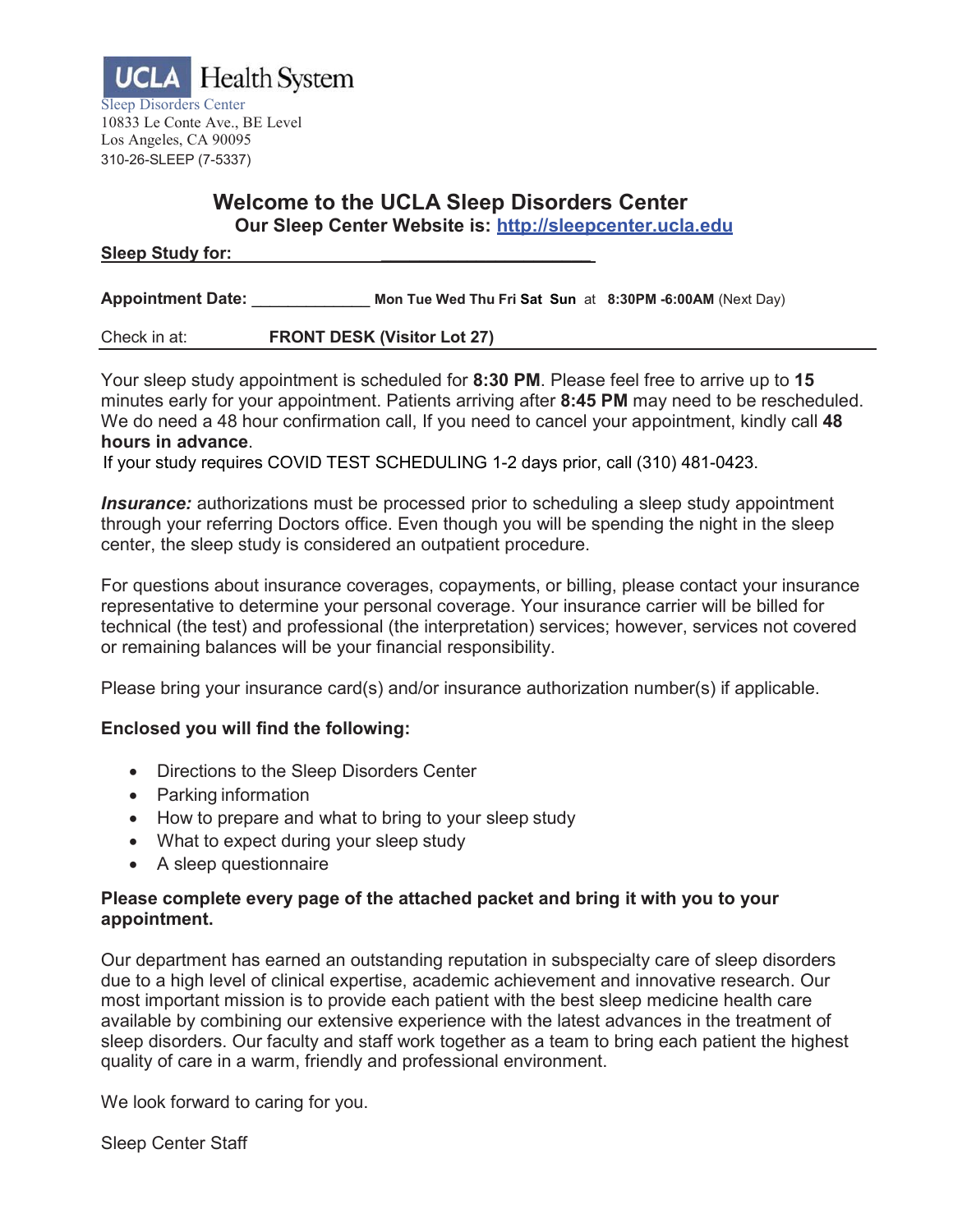**UCLA** Health System Sleep Disorders Center 10833 Le Conte Ave., BE Level Los Angeles, CA 90095 310-26-SLEEP (7-5337)

credit.

(Patient Label)



**1 Hour \$3**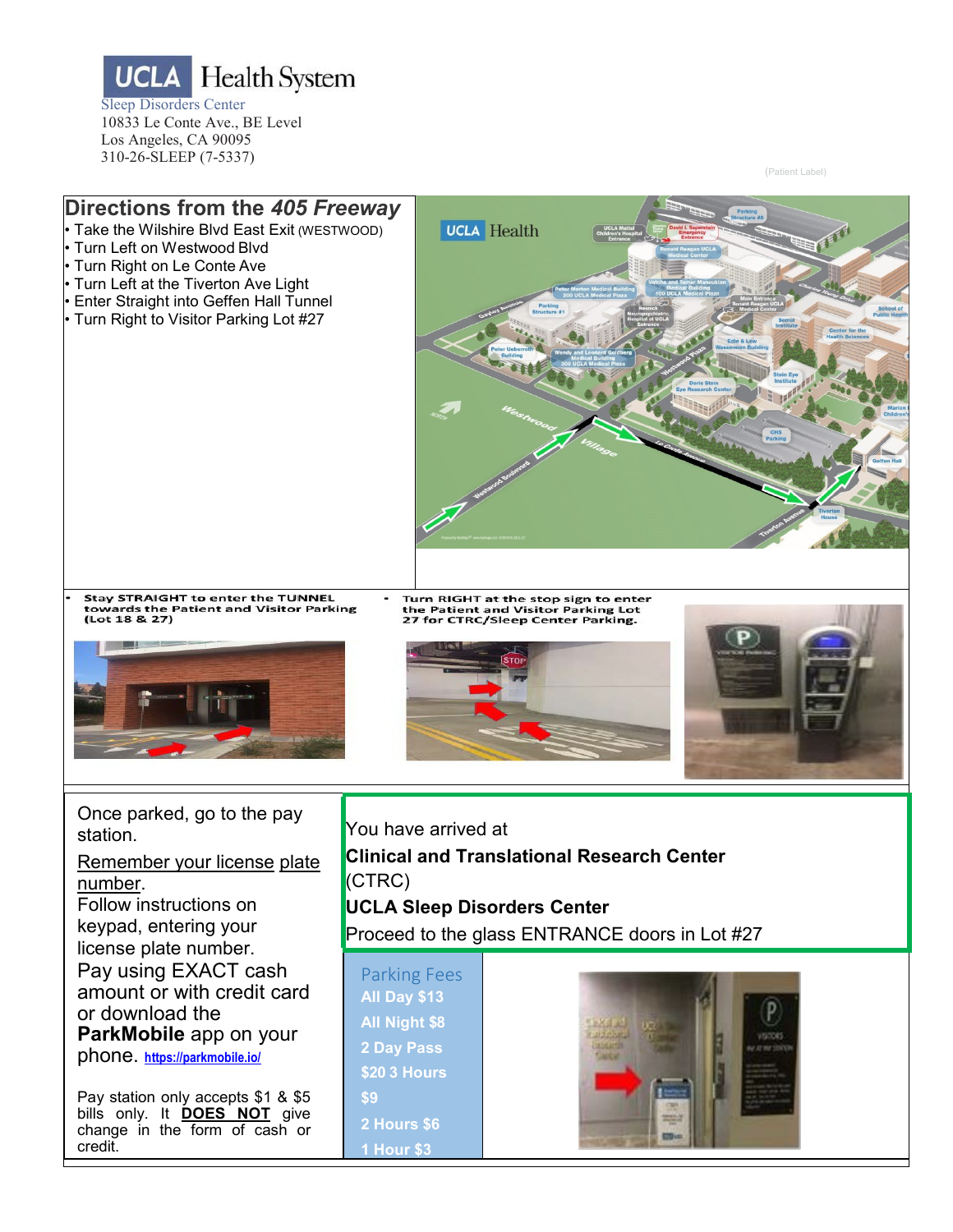(Patient Label)



# **How to Prepare and What to Bring**

# **How to Prepare**

- Please arrive with clean, dry, hair and refrain from using any products such as hair spray, oils, or dyes.
- Please note that sensors will need to be placed on the scalp during the study, so any type of artificial hair may interfere with sensor placement.
- Nail polishes and false nails are not advised.

# **Items to Bring**

- Your completed Questionnaires
- Medications please bring your medications for technologist are unable to provide medications during your study.
- Pajamas or a two-piece outfit to wear to sleep
- Toiletries (toothbrush, toothpaste, contacts solution, etc.)
- Shoes, slippers or sandals to go to the bathroom
- Although we provide Pillows and Blankets, you may bring your own favorite Pillow, Blankets or other items to make your sleep more comfortable.
- If you wear a CPAP or Bi-level mask at home, you may bring it with you.
- If you use a dental device to treat sleep apnea, please bring it with you.

## **For patients scheduled for additional recordings the following day:**

*Please plan on bringing food for breakfast and lunch with you. Once you are set up for your sleep study at night, you will not be able to leave the premises to purchase food. We do not have a refrigerator to store food, please use a lunch box or cooler.*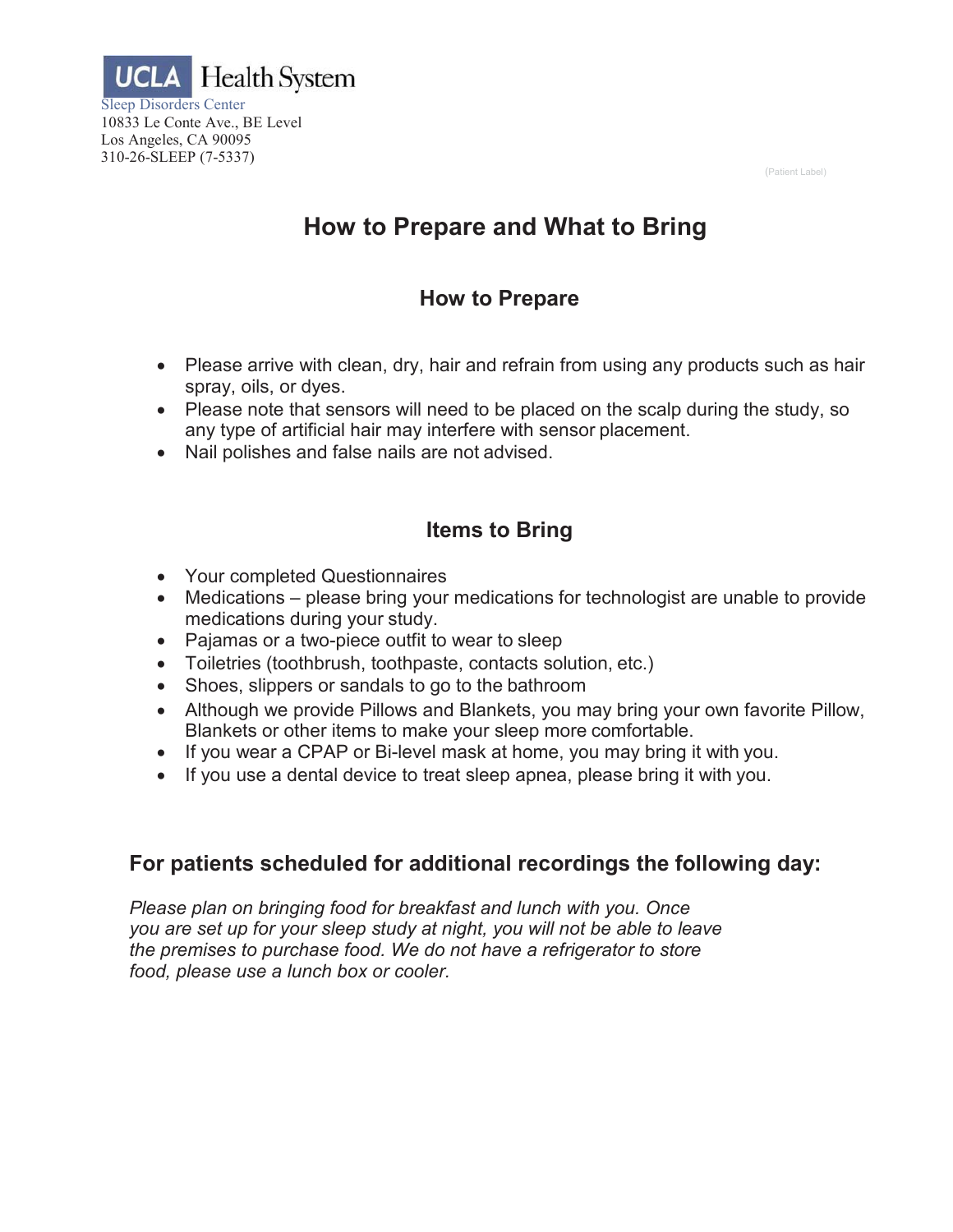

(Patient Label)

# **What to Expect During Your Study**

We strive to make your stay at the Sleep Center as comfortable as possible, but your patience and understanding during the night is also greatly appreciated. While we strive to make this experience as comfortable as possible, please be advised that this is a hospitalbased facility. Our beds are single hospital style beds complete with bedrails to provide extra safety for our patients. Each room has its own sink, mirror, and television for your convenience.

Upon arrival at your scheduled appointment time, you will be checked in by one of the technologists and shown to your room.

Once in your room, your technologist will discuss the specifics of your personal sleep study and collect any additional information if needed. Typically, the technologist will begin the process of the sleep study between 8:45 pm to 10:00 pm, depending upon patient arrivals and the study type your specific start time may vary slightly. Except for using the restroom, you will be required to stay in bed resting quietly during the study, even if you are awake.

The application of the sensors and monitors is painless and safe. Hypoallergenic products are used during the sleep study, but please advise your technologist of any allergies or sensitivities prior to the start of the study. We will be monitoring your brainwaves, breathing, heart rhythm, oxygen saturation, and muscle movements. Occasionally, once the study has started, a technologist may need to enter the room to reposition or replace sensors. For some patients, PAP therapy may be part of the sleep study, but your technologist will advise you if this is part of your study prior to starting. The technologist who removes the sensors at the end of the study may not be the same person who applied them. Normal wake-up time is 5:30AM. You will be able to leave by 6:00AM the following morning if not scheduled for additional recordings.

Video and audio monitoring is performed during the sleep study. Recordings are used by the Sleep Specialist Physicians ONLY. These recordings are not available for transfer or copy. **Please refrain from taking any personal photos or videos once in the testing area. We thank you in advance for respecting the privacy of other patients and sleep center staff**.

The technologists are highly trained and knowledgeable; however, they may not give you any results or other information regarding your sleep study or medical conditions. Sleep studies are highly specialized medical procedures that require time and care to perform and analyze. Results of the study will typically be available within approximately two weeks. Please contact the physician who ordered your sleep study for follow-up and results. If you wish to obtain a copy of your report, please contact the Medical Records Department at 310- 825-6022.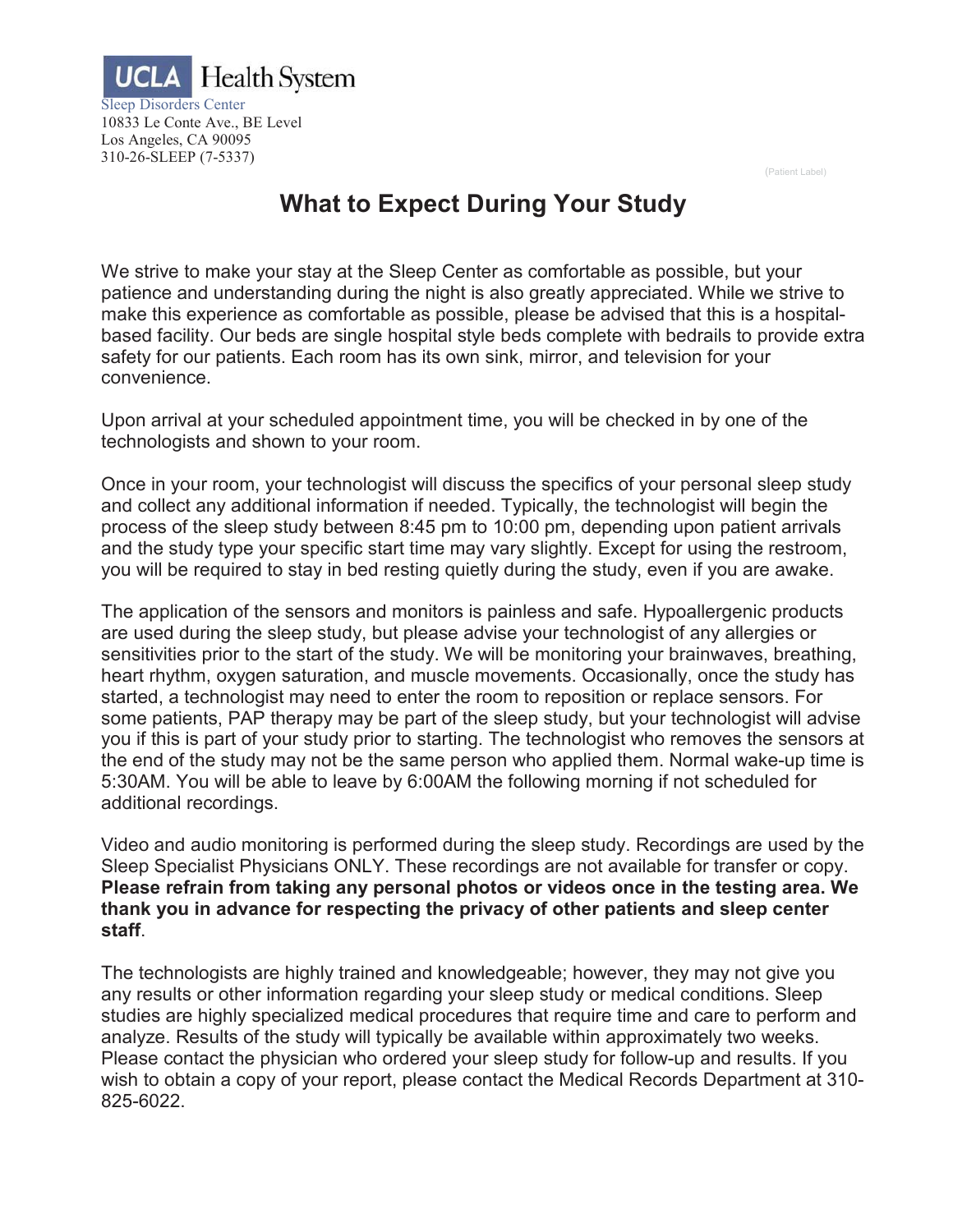| <b>UCLA</b> Health                                                                                                                                                                                                                                                                                                                                                                                                                                                                                                                                                                                                                                                                                                                                                                                                                                                                                                                                                                                                                                                                 | MRN:<br><b>Patient Name:</b>                                                                                                                                                                                                                                                                                                                                                                                                                                                        |  |  |  |
|------------------------------------------------------------------------------------------------------------------------------------------------------------------------------------------------------------------------------------------------------------------------------------------------------------------------------------------------------------------------------------------------------------------------------------------------------------------------------------------------------------------------------------------------------------------------------------------------------------------------------------------------------------------------------------------------------------------------------------------------------------------------------------------------------------------------------------------------------------------------------------------------------------------------------------------------------------------------------------------------------------------------------------------------------------------------------------|-------------------------------------------------------------------------------------------------------------------------------------------------------------------------------------------------------------------------------------------------------------------------------------------------------------------------------------------------------------------------------------------------------------------------------------------------------------------------------------|--|--|--|
| <b>SLEEP QUESTIONNAIRE</b><br><b>SLEEP DISORDERS CLINIC / CENTER</b>                                                                                                                                                                                                                                                                                                                                                                                                                                                                                                                                                                                                                                                                                                                                                                                                                                                                                                                                                                                                               | (Patient Label)                                                                                                                                                                                                                                                                                                                                                                                                                                                                     |  |  |  |
| <b>Marital Status:</b><br>□ Divorced ■ Widow(er) ■ Separated ■ Living together<br>    Married<br>$\Box$ Single                                                                                                                                                                                                                                                                                                                                                                                                                                                                                                                                                                                                                                                                                                                                                                                                                                                                                                                                                                     |                                                                                                                                                                                                                                                                                                                                                                                                                                                                                     |  |  |  |
| My main complaint is:<br>$\Box$ Trouble sleeping at night $\Box$ Being sleepy all day                                                                                                                                                                                                                                                                                                                                                                                                                                                                                                                                                                                                                                                                                                                                                                                                                                                                                                                                                                                              | Unwanted behaviors during sleep                                                                                                                                                                                                                                                                                                                                                                                                                                                     |  |  |  |
| Other (explain):                                                                                                                                                                                                                                                                                                                                                                                                                                                                                                                                                                                                                                                                                                                                                                                                                                                                                                                                                                                                                                                                   |                                                                                                                                                                                                                                                                                                                                                                                                                                                                                     |  |  |  |
| Usual Sleep Habits:                                                                                                                                                                                                                                                                                                                                                                                                                                                                                                                                                                                                                                                                                                                                                                                                                                                                                                                                                                                                                                                                |                                                                                                                                                                                                                                                                                                                                                                                                                                                                                     |  |  |  |
| Bedtime:<br>pm Number of awakenings: ______<br>$am \mid$                                                                                                                                                                                                                                                                                                                                                                                                                                                                                                                                                                                                                                                                                                                                                                                                                                                                                                                                                                                                                           | Height: ____                                                                                                                                                                                                                                                                                                                                                                                                                                                                        |  |  |  |
| Wake time:<br>Number of naps/week:<br>pm<br>am                                                                                                                                                                                                                                                                                                                                                                                                                                                                                                                                                                                                                                                                                                                                                                                                                                                                                                                                                                                                                                     | Weight: __                                                                                                                                                                                                                                                                                                                                                                                                                                                                          |  |  |  |
| Duration of sleep problem:                                                                                                                                                                                                                                                                                                                                                                                                                                                                                                                                                                                                                                                                                                                                                                                                                                                                                                                                                                                                                                                         |                                                                                                                                                                                                                                                                                                                                                                                                                                                                                     |  |  |  |
| <b>Directions:</b> Check any statement which <b>currently</b> applies to you:                                                                                                                                                                                                                                                                                                                                                                                                                                                                                                                                                                                                                                                                                                                                                                                                                                                                                                                                                                                                      |                                                                                                                                                                                                                                                                                                                                                                                                                                                                                     |  |  |  |
| Un-refreshing naps<br>Dream a lot<br>Was a hyperactive child or teenager<br>Use sleeping pills<br>Function best in the morning<br>Bed partner disturbs sleep<br>Don't feel tired at bedtime<br>Heart pain during the night<br>Shift-worker or night worker<br>Awaken with back pain<br><b>Restless sleeper</b><br>Sleep talking as adult<br>Trouble falling asleep<br>Awaken long time before it is necessary<br>Sleep better in unfamiliar setting<br>dread<br>Light sleeper<br>Grind teeth in sleep<br>Trouble returning to sleep<br>Sleepwalking as an adult<br>Stop breathing during sleep<br>Bedwetting in adulthood<br>Gained more than 10lbs. In the last year<br>Awaken with heartburn<br>Unable to sleep in a flat position<br>Jaws ache in the morning<br>Bitter or sour mouth taste in the morning<br>Legs jerk during sleep<br>Very loud snorer<br>Awaken with headaches<br><b>Nocturnal seizures</b><br>Have high blood pressure<br>Bitten tongue during sleep<br>Awaken with chocking sensation<br>Women<br>Driving accidents or near-accidents due to<br>sleepiness | Dreams or hallucinations while awake<br>Sudden feeling of weakness in knees or legs<br>Difficulty waking up in the morning<br>Restlessness, tingling or crawling in legs<br>Banging, twisting or shaking head in sleep<br>Sudden awakening with intense anxiety or<br>Cough up sputum or mucus at night<br>Kicking or twitching during sleep<br>Experience inability to keep legs still<br>Sleep problem varies with menstrual cycle<br>Sleep problem started/worsened at menopause |  |  |  |
| Paralysis or inability to move on awakening<br>Currently taking hormonal pills                                                                                                                                                                                                                                                                                                                                                                                                                                                                                                                                                                                                                                                                                                                                                                                                                                                                                                                                                                                                     |                                                                                                                                                                                                                                                                                                                                                                                                                                                                                     |  |  |  |
| Driven miles past destination with little<br><b>Men</b>                                                                                                                                                                                                                                                                                                                                                                                                                                                                                                                                                                                                                                                                                                                                                                                                                                                                                                                                                                                                                            |                                                                                                                                                                                                                                                                                                                                                                                                                                                                                     |  |  |  |
| awareness<br>Falling asleep at inappropriate times<br>Refreshing naps                                                                                                                                                                                                                                                                                                                                                                                                                                                                                                                                                                                                                                                                                                                                                                                                                                                                                                                                                                                                              | Awaken with painful penile erections<br>Problems obtaining/maintaining erections                                                                                                                                                                                                                                                                                                                                                                                                    |  |  |  |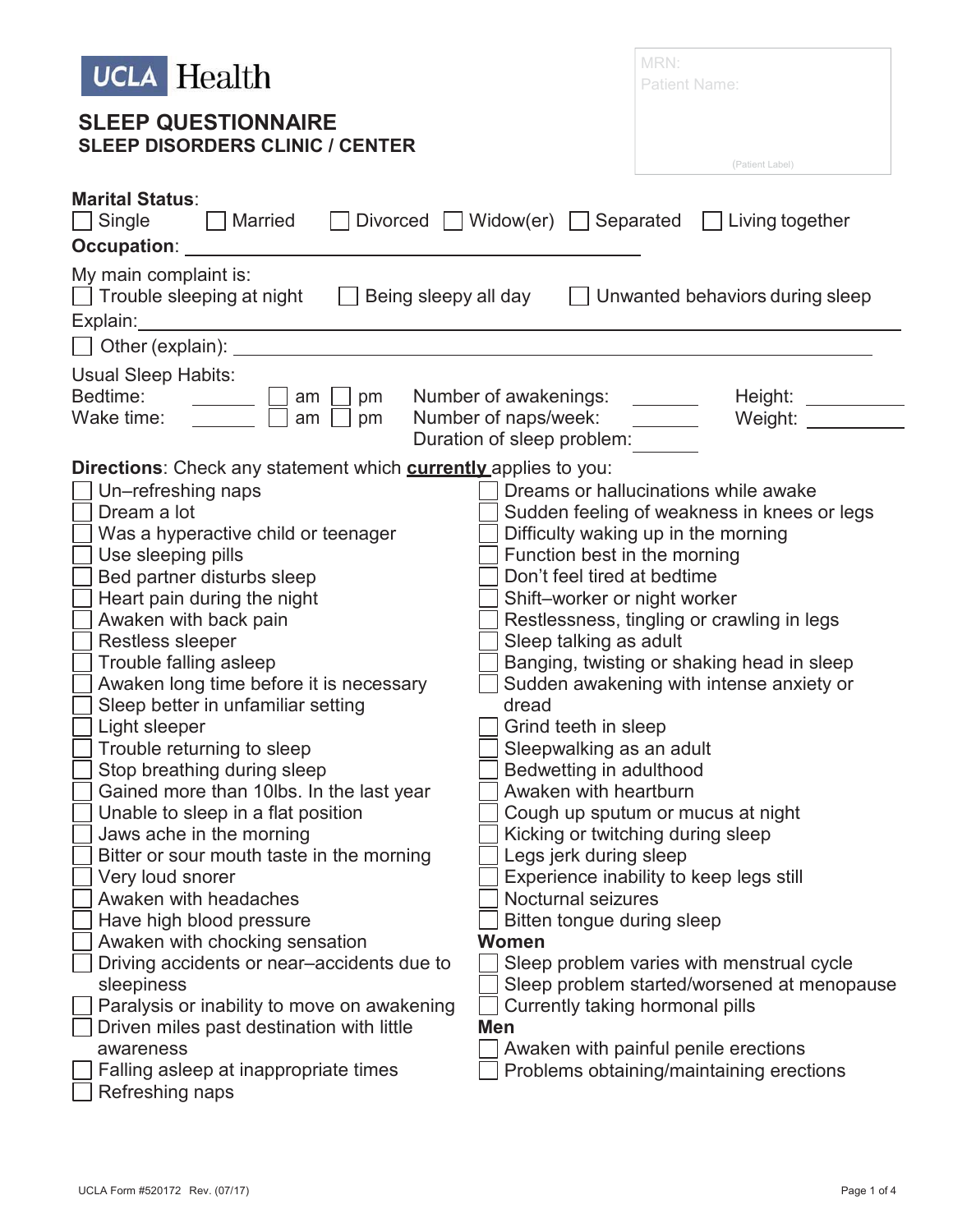

## **SLEEP QUESTIONNAIRE SLEEP DISORDERS CLINIC / CENTER**

The Epworth Sleepiness Scale (ESS) is a standardized self–administered 8–item questionnaire commonly used to assess sleepiness.

#### *Patients are given the following instructions*:

The questionnaire asks you to rate the chances that you would doze off or fall asleep during different routine situations. Answers to the questions are rated from 0 to 3, with 0 meaning you would never doze or fall asleep in a given situation, and 3 meaning that there is a very high likelihood that you would doze or fall asleep in that situation.

Use the following scale to choose the most appropriate number for each situation:

- 0 = would **never** doze
- 1 = **slight** chance of dozing
- 2 = **moderate** chance of dozing
- 3 = **high** chance of dozing

| <b>SITUATION</b>                                                | <b>Never</b><br>(0) | <b>Slight</b><br>(1) | <b>Mod</b><br>(2) | <b>High</b><br>(3) |
|-----------------------------------------------------------------|---------------------|----------------------|-------------------|--------------------|
| Sitting and reading                                             |                     |                      |                   |                    |
| <b>Watching TV</b>                                              |                     |                      |                   |                    |
| Sitting inactive, in a public place (e.g. a theater or meeting) |                     |                      |                   |                    |
| As a passenger in a car for an hour without a break             |                     |                      |                   |                    |
| Lying down to rest in the afternoon when circumstances permit   |                     |                      |                   |                    |
| Sitting and talking to someone                                  |                     |                      |                   |                    |
| Sitting quietly after a lunch without alcohol                   |                     |                      |                   |                    |
| In a car, while stopped for a few minutes in traffic            |                     |                      |                   |                    |

| MRN:                 |                 |
|----------------------|-----------------|
| <b>Patient Name:</b> |                 |
|                      |                 |
|                      |                 |
|                      | (Patient Label) |

Chances of dozing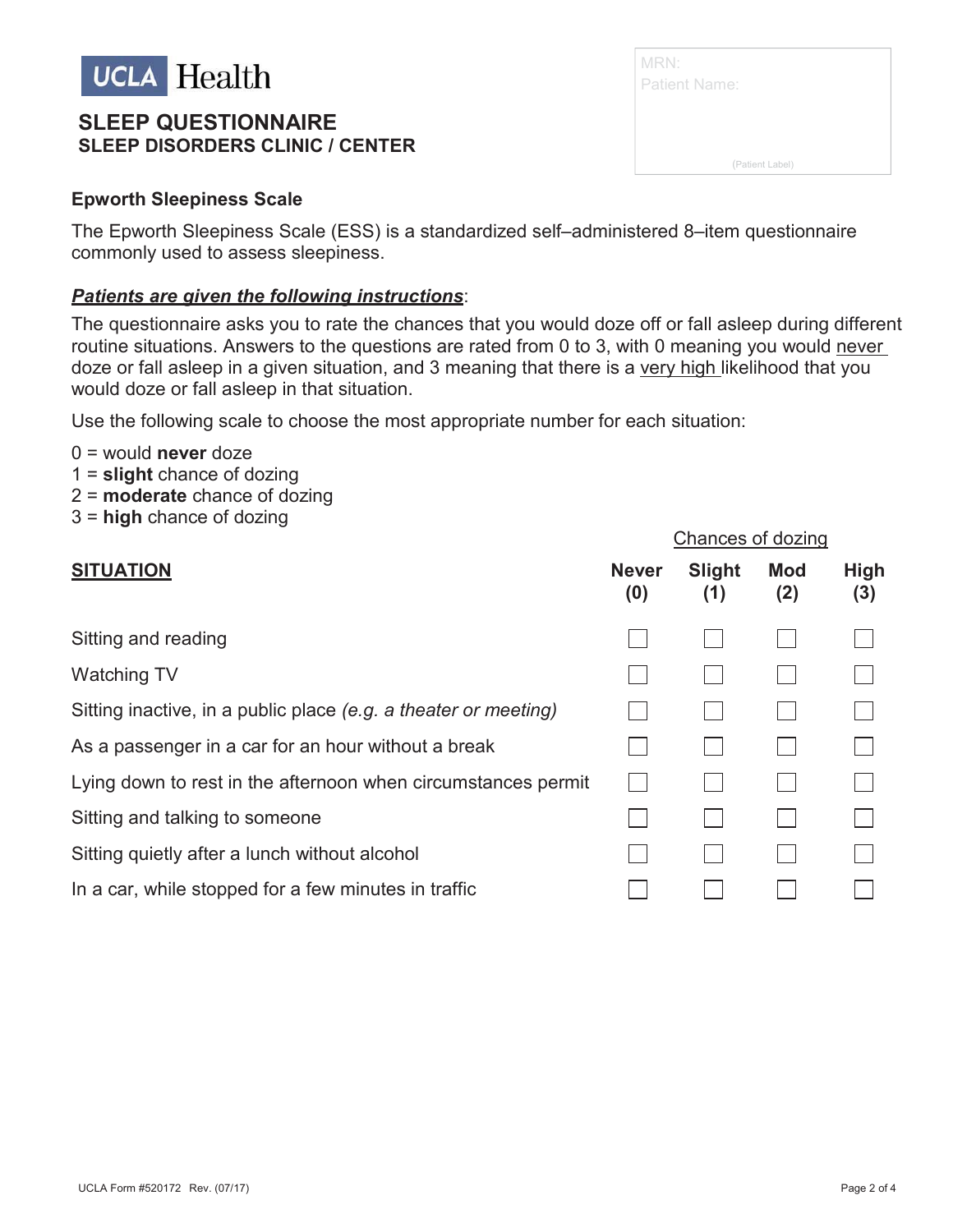

## **SLEEP QUESTIONNAIRE SLEEP DISORDERS CLINIC / CENTER**

| MRN:                 |  |
|----------------------|--|
| <b>Patient Name:</b> |  |
|                      |  |
| (Patient Label)      |  |

### **Daily Sleep Log**

To help us understand your sleep problems, we need a report of the times when you sleep, nap and wake–up during sleep. In addition, we need to know the times when you drink coffee, tea and alcoholic beverages. If medication is taken, record the time medication is needed. It is important that you keep this record for 7 days. Each column begins with a new day. The first column is an example for you to study. If you have any questions, call the UCLA Sleep Disorders Center. "A" indicates AM (morning). "P" indicates PM (afternoon or evening).

| <b>DATE: Please be sure</b> | Example:     | Day 1 | Day 2 | Day 3 | Day 4 | Day 5 | Day 6 | Day 7 |
|-----------------------------|--------------|-------|-------|-------|-------|-------|-------|-------|
| to write the date           | 10/7         |       |       |       |       |       |       |       |
| <b>Bedtime</b>              | 11:00 PM     |       |       |       |       |       |       |       |
| Estimated time it took to   | 45 min.      |       |       |       |       |       |       |       |
| fall asleep                 |              |       |       |       |       |       |       |       |
| Time of awakenings          | $2A - 1hr$   |       |       |       |       |       |       |       |
| during sleep and            | $3A - 1hr$   |       |       |       |       |       |       |       |
| length of time you          |              |       |       |       |       |       |       |       |
| were awake                  |              |       |       |       |       |       |       |       |
| Time of final awakening     | 5:30 AM      |       |       |       |       |       |       |       |
| in the morning              |              |       |       |       |       |       |       |       |
| Total night's sleep         | 3 hrs        |       |       |       |       |       |       |       |
| Naps, times you napped      | 2P           |       |       |       |       |       |       |       |
| and, length of naps         | 45 min.      |       |       |       |       |       |       |       |
| Medications taken,          | Dalmane      |       |       |       |       |       |       |       |
| times and amounts           | 80 mg        |       |       |       |       |       |       |       |
|                             | 10:30 PM     |       |       |       |       |       |       |       |
| Coffee and tea, number      | $7:00A - 1$  |       |       |       |       |       |       |       |
| of cups and time drank      |              |       |       |       |       |       |       |       |
| Alcoholic drinks, number    | $8:00P - 1$  |       |       |       |       |       |       |       |
| and time drank              | $9:00P - 1$  |       |       |       |       |       |       |       |
|                             | $10:00P - 1$ |       |       |       |       |       |       |       |

Evening activities for each day:

| 2.                                                                                                                                                            |
|---------------------------------------------------------------------------------------------------------------------------------------------------------------|
| 3.                                                                                                                                                            |
| 4.                                                                                                                                                            |
| $\begin{array}{c c c c c c} \hline \rule{0pt}{2ex} & \rule{0pt}{2ex} \multicolumn{3}{2}{\textbf{5.}} & \multicolumn{3}{2}{\textbf{5.}} \\ \hline \end{array}$ |
|                                                                                                                                                               |
| 7.                                                                                                                                                            |
|                                                                                                                                                               |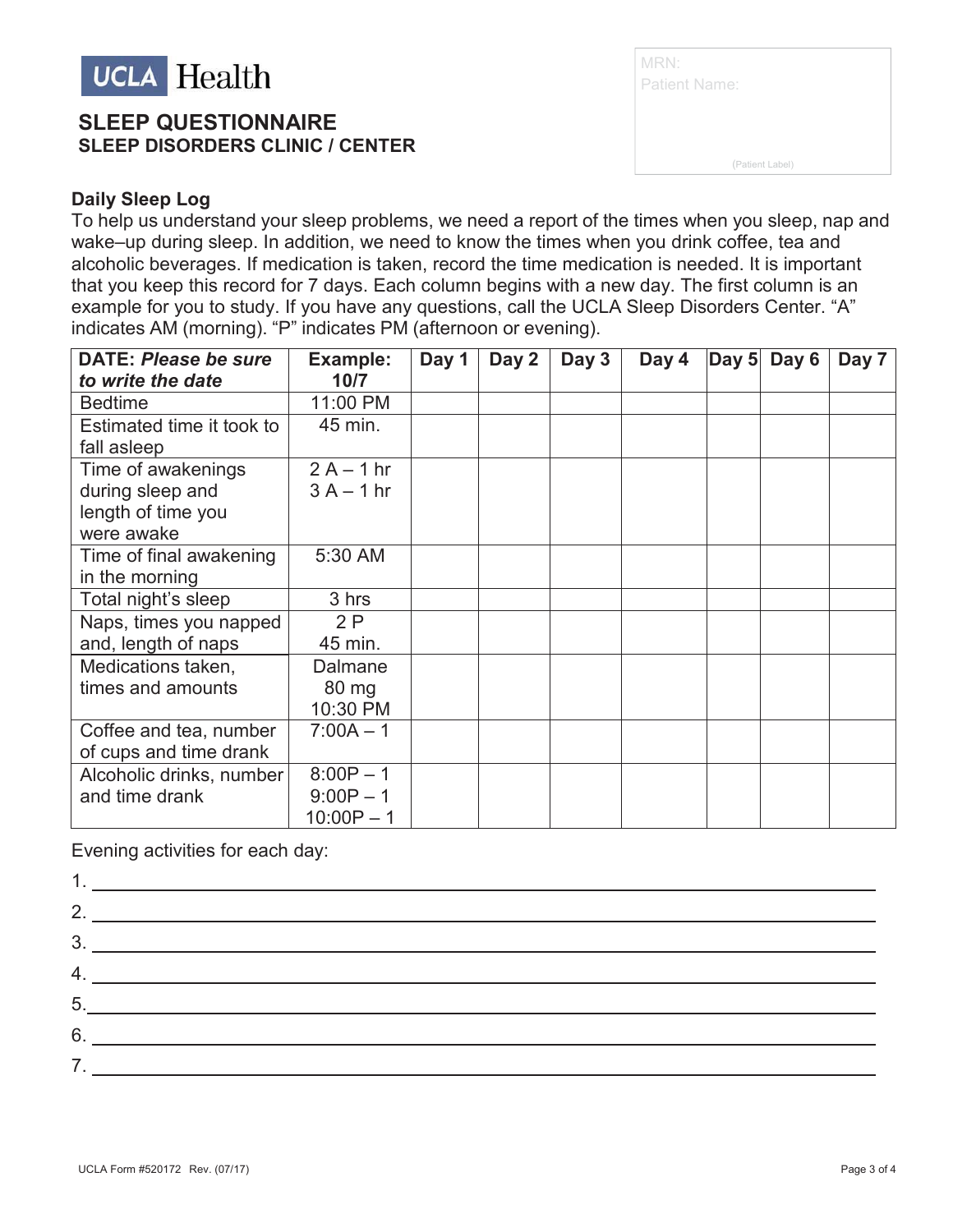

## **SLEEP QUESTIONNAIRE SLEEP DISORDERS CLINIC / CENTER**

| MRN:                 |  |
|----------------------|--|
| <b>Patient Name:</b> |  |
|                      |  |
|                      |  |

(Patient Label)

### **Patient Health Questionnaire (PHQ-9)**

Over the last 2 weeks, how often have you been bothered by any of the following problems?

|                                                                                                                                                                                  | Not at all                         | Severa | More than half Nearly                            |           |  |
|----------------------------------------------------------------------------------------------------------------------------------------------------------------------------------|------------------------------------|--------|--------------------------------------------------|-----------|--|
| (Please check to indicate your answer)                                                                                                                                           |                                    | I days | the days                                         | every day |  |
|                                                                                                                                                                                  | (0)                                | (1)    | (2)                                              | (3)       |  |
| Little interest or pleasure in doing things                                                                                                                                      |                                    |        |                                                  |           |  |
| Feeling down, depressed, or hopeless                                                                                                                                             |                                    |        |                                                  |           |  |
| Trouble falling or staying asleep, or sleeping too<br>much                                                                                                                       |                                    |        |                                                  |           |  |
| Feeling tired or having little energy                                                                                                                                            |                                    |        |                                                  |           |  |
| Poor appetite or overeating                                                                                                                                                      |                                    |        |                                                  |           |  |
| Feeling bad about yourself or that you are a failure,<br>or have let yourself or your family down                                                                                |                                    |        |                                                  |           |  |
| Trouble concentrating on things, such as reading<br>the newspaper or watching television                                                                                         |                                    |        |                                                  |           |  |
| Moving or speaking so slowly that other people<br>could have noticed? Or the opposite, being so<br>fidgety or restless that you have been moving<br>around a lot more than usual |                                    |        |                                                  |           |  |
| Thoughts that would be better off dead or of hurting<br>yourself in some way                                                                                                     |                                    |        |                                                  |           |  |
| $Score_$ =                                                                                                                                                                       |                                    |        |                                                  |           |  |
| How difficult have these problems made it for you to do your work, take care of things at home, or<br>get along with other people?                                               |                                    |        |                                                  |           |  |
| Not difficult at all $\Box$ Somewhat difficult                                                                                                                                   |                                    |        | $\Box$ Very difficult $\Box$ Extremely difficult |           |  |
|                                                                                                                                                                                  |                                    |        | Total PHQ - 9 Score: ________                    |           |  |
|                                                                                                                                                                                  |                                    |        |                                                  |           |  |
| Patient or Representative Signature___________________________________Date_________Time _______                                                                                  |                                    |        |                                                  |           |  |
| If signed by someone other than the patient, please specify relationship to the patient:                                                                                         |                                    |        |                                                  |           |  |
| <b>Physician Signature</b>                                                                                                                                                       | <u>ID #_________</u> Date_________ |        | $Time_$                                          |           |  |

Interpreter Signature Date Time